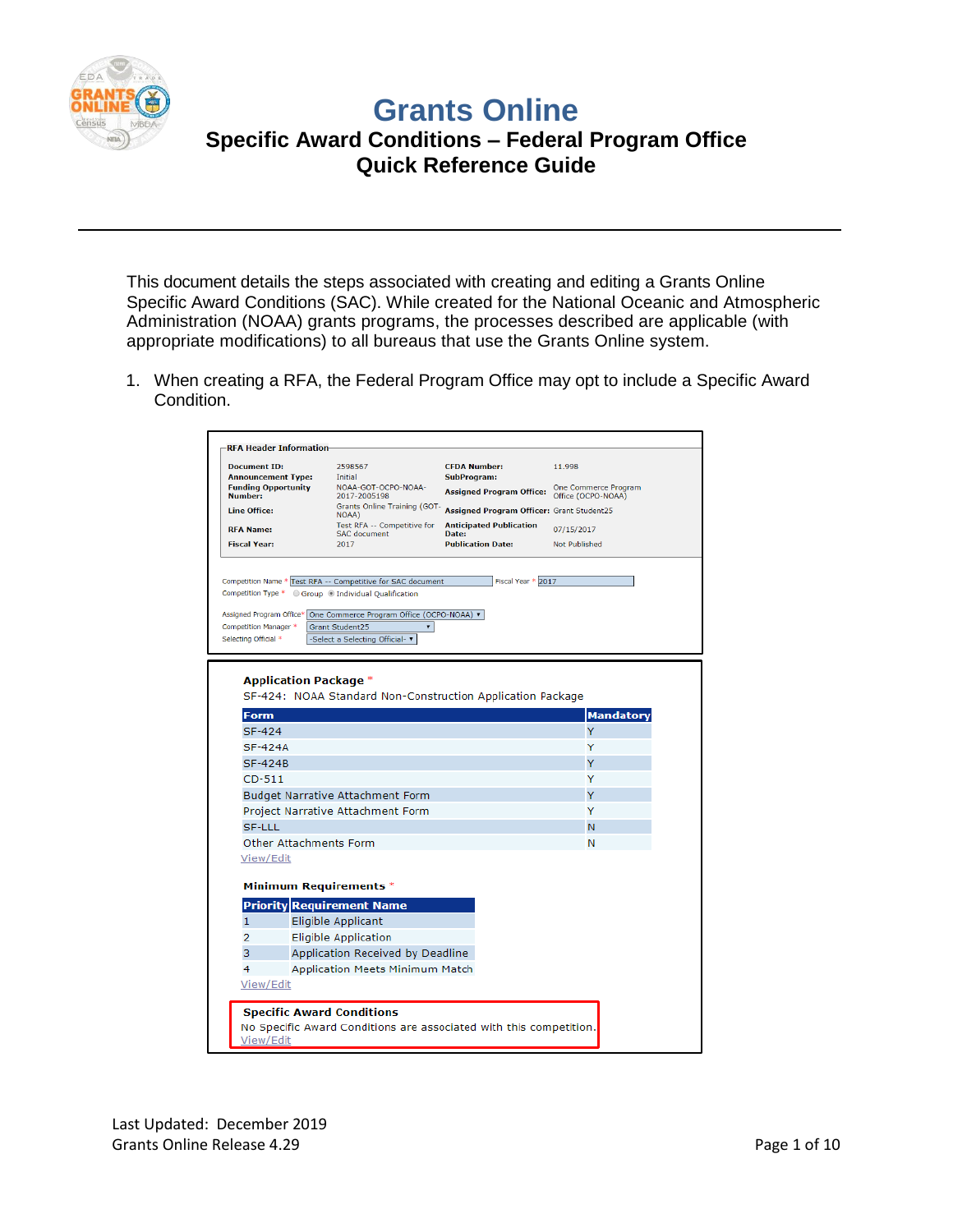

### **Specific Award Conditions – Federal Program Office Quick Reference Guide**

- 2. After the RFA has been created, a Specific Award Condition can be created/added using one of two methods: from scratch or using a template. Both methods will be explained in this document.
- 3. From the PO Checklist launch page and the NEPA launch page, there are several opportunities to add Specific Award Conditions. Locate and click the appropriate **Specific Award Conditions** link.
	- From the PO Checklist launch page there are: Cooperative Agreement SACs, SACs for Progress Reports, Programmatic SACs, Project Specific Information SACs, and CESU Awards SACs.

| <b>PO Checklist - NA19NI</b>                                                                                                                                             |
|--------------------------------------------------------------------------------------------------------------------------------------------------------------------------|
| Attachments:                                                                                                                                                             |
| No attachments.                                                                                                                                                          |
| Add new Attachment: [+]<br>Any changes to information on this page should be saved before adding or removing attachments. File<br>attachments.<br>Large File Guidance    |
| <b>General Award Information</b><br>Application Organization: FISH AND WILDLIFE, OREGON DEPARTMENT OF State: OR<br>Applicant's EIN and DUNS numbers have been verified:* |
| <b>Grant Type *</b><br>Guidance<br>$\bullet$ Grant                                                                                                                       |
| <b>Cooperative Agreement</b><br>If Cooperative Agreement, enter Cooperative Agreement Specific Award Condition                                                           |

• From the NEPA Document launch page there are: Mitigating Measures SACs and Post Award NEPA Review Process SACs.



#### **Top portion of the NEPA data entry screen**

Last Updated: December 2019 Grants Online Release 4.29 **Page 2 of 10** Page 2 of 10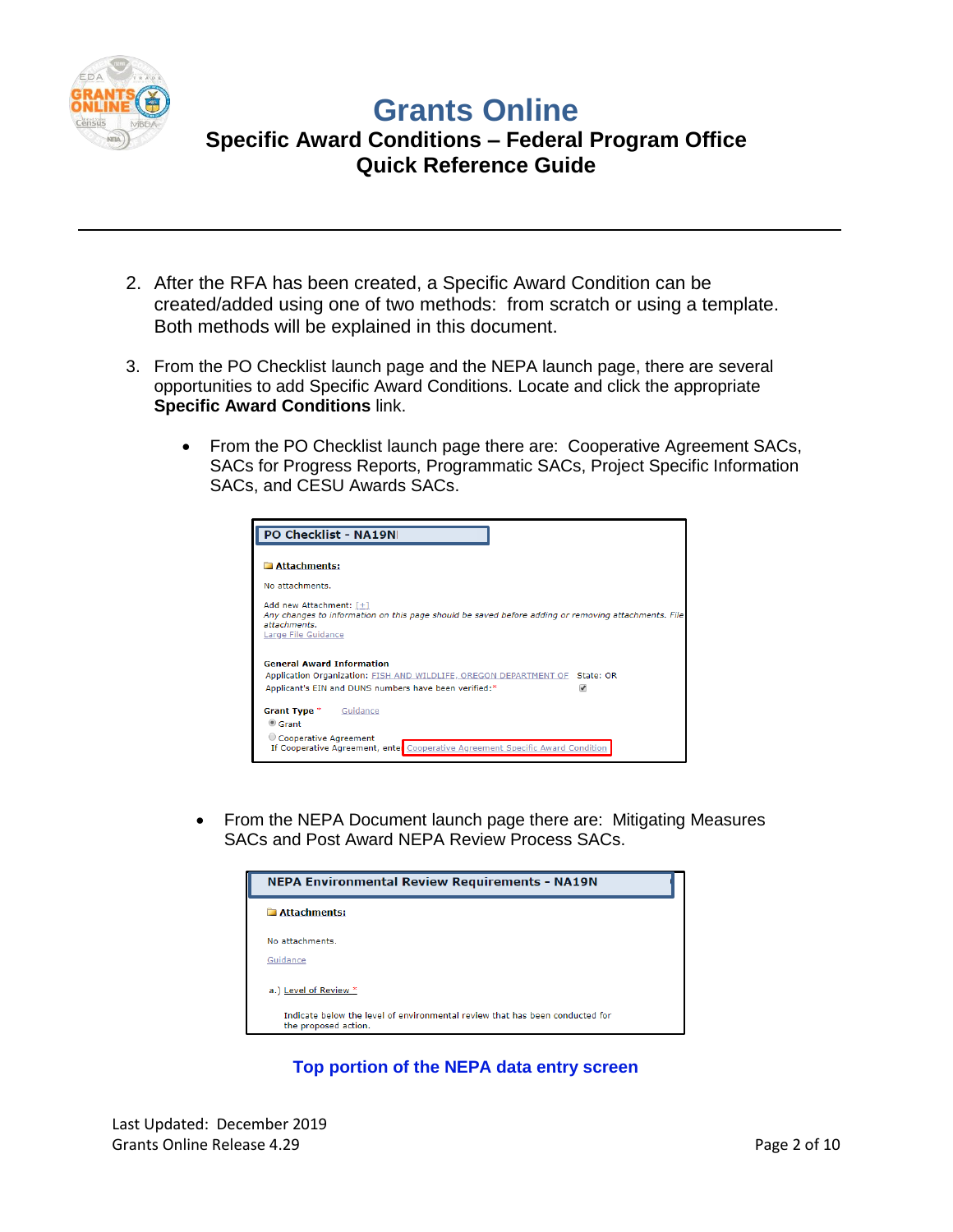

### **Specific Award Conditions – Federal Program Office Quick Reference Guide**

| b.) Mitigating Measures                                                                                                                               |                                         |
|-------------------------------------------------------------------------------------------------------------------------------------------------------|-----------------------------------------|
| If either an EA or EIS was completed, did the analysis of the environmental<br>impacts require the implementation of one or more mitigation measures? | ONO Specific<br>O YES Award<br>Conditio |
| c.) Post Award NEPA Review Process                                                                                                                    |                                         |
| Does the proposal include funding for one or more projects that have not yet<br>been identified and therefore NEPA review cannot be completed?        | ONO Specific                            |
| d.) National Historic Preservation Act                                                                                                                |                                         |
| Indicate below the conclusion of the review conducted per section 106 of the<br><b>National Historic Preservation Act:</b>                            |                                         |
| $\bullet$ No potential to cause effects (36 CFR § 800.3(a)(1))                                                                                        |                                         |

#### **Bottom portion of the NEPA data entry screen**

- 4. The Grants Management Division (GMD), or similarly-functioning office, can create the Specific Award Conditions from the GMD Checklist or edit an existing SAC when creating an amendment.
- 5. From the GMD Checklist main screen, the Grants Specialist can create an Administrative Specific Award Conditions. To create an Administrative Specific Award Condition, click the **Review Specific Award Conditions** link.

| <b>GMD Checklist - NA19N</b> |                                                         |
|------------------------------|---------------------------------------------------------|
| Attachments:                 |                                                         |
| No attachments.              |                                                         |
| <b>Checklist Items</b>       |                                                         |
| Required                     | <b>Budget/Cost Analysis Memo</b>                        |
| As Needed                    | $\Box$ Property                                         |
|                              | <b>Applicants Management and Financial Capabilities</b> |
| Required                     | Delinquent Federal Debt                                 |
| Required                     | Single Audit                                            |
| Required                     | SAM Exclusions                                          |
| Required                     | ■ Past Performance                                      |
| As Needed                    | $\Box$ Risk Recipient                                   |
| <b>Not Required</b>          | Awards to Insular Area O Yes O No. O Not Answered       |
| Required                     | Grant Type O Cooperative Agreement O Grant              |
| Required                     | Confirm Financial and Progress Report Requirements      |
| Required                     | Review Specific Award Conditions                        |
| Required                     | Project Details                                         |
| Required                     | Statutory Authority                                     |
| Required                     | Project Dates                                           |
| DoNotPay check is complete   |                                                         |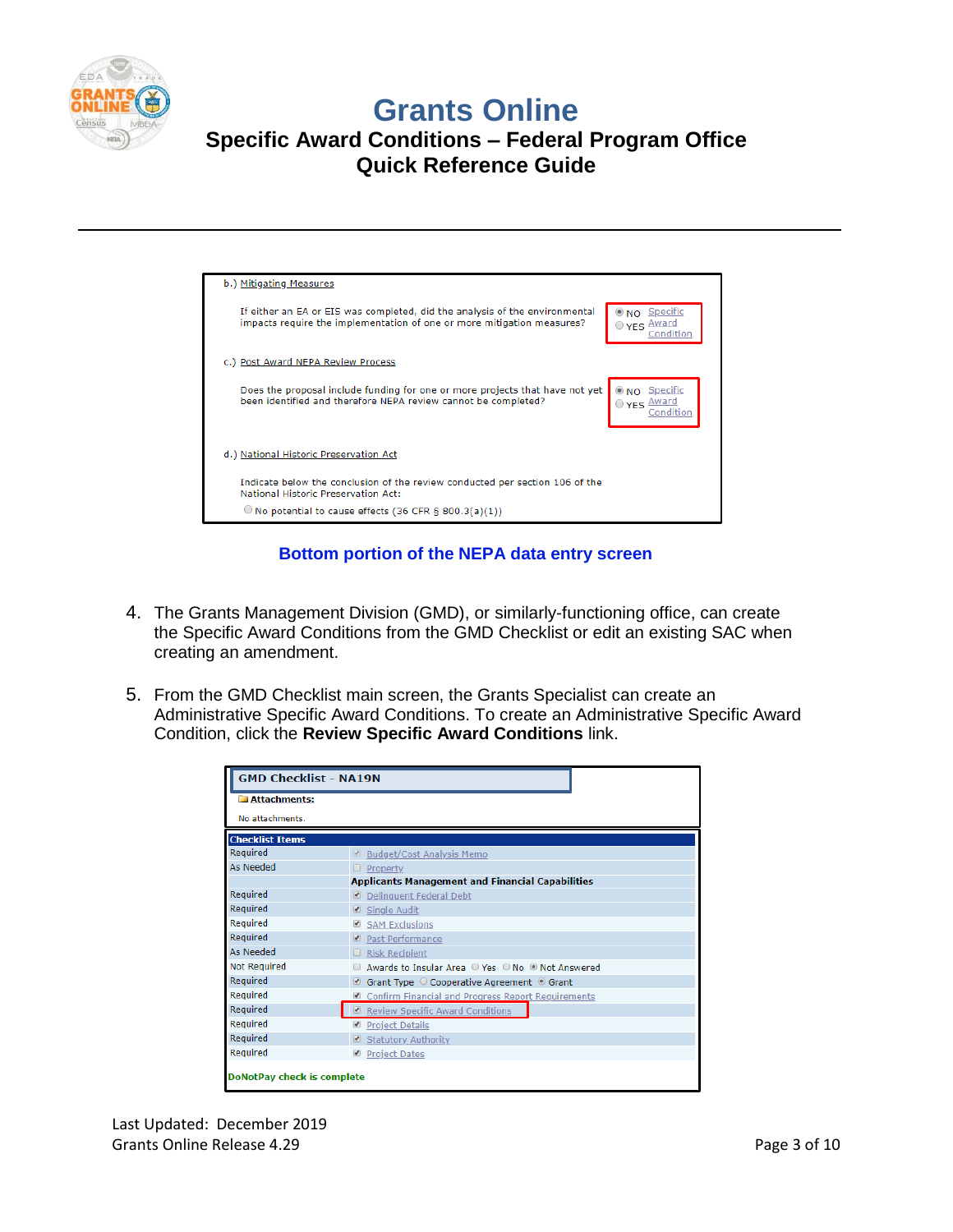

### **Specific Award Conditions – Federal Program Office Quick Reference Guide**

6. The top portion of the Specific Award Conditions screen is below. For readability, the screen is shown in two separate images.

| <b>Specific Award Conditions</b>                                |                                               |                                                                                                                                                                                                                  |                |
|-----------------------------------------------------------------|-----------------------------------------------|------------------------------------------------------------------------------------------------------------------------------------------------------------------------------------------------------------------|----------------|
| <b>Available Specific Award Conditions</b><br><b>Group Name</b> | <b>Name</b>                                   | <b>Description</b>                                                                                                                                                                                               | <b>Options</b> |
| Administrative - NEW AWARD                                      | Matching Requirement                          | Since this award requires the Recipient to provide \$(From matching<br>requirement on CD-450 or 451) in project-related costs from non-Federal<br>sources, the Recipient must maintain in its official accounti  | <b>View</b>    |
| Administrative - CONTINUATION AWARD                             | Matching Requirement - Sea Grants<br>and $CI$ | (For Sea Grant and CI projects only) Since this award requires the<br>recipient to provide \$(from matching requirement on CD-451) in project-<br>related costs from non-Federal sources, the recipient must mai | View           |
| Administrative - CONTINUATION AWARD                             | Matching Requirement                          | (REVISED) Since this award requires the recipient to provide \$(from<br>cumulative matching requirement on CD-451) in project-related costs<br>from non-Federal sources, the recipient must maintain in its off  | <b>View</b>    |
| Administrative - NEW or CONTINUATION AWARD                      | Handling of Environmental Data or<br>Peer R   | 1. Data Sharing: Environmental data collected or created under this<br>Grant, Cooperative Agreement, or Contract must be made publicly visible<br>and accessible in a timely manner, free of charge or at mini   | View           |

**Top portion of the Specific Awards Conditions screen** 

- 7. In the bottom portion of the Specific Awards Conditions screen there are two subsections.
	- a. **Pending** when a SAC is initially created. The SAC is shown under the *Pending Specific Award Conditions* header until approved by the Grants Officer.
	- b. **Associated** when a SAC has been approved by the Grants Officer it is visible under the *Associated Specific Award Conditions* header.

| <b>Name</b>                                          | <b>Description</b>                                                                                                                                                                                              | <b>Amendment Type</b> |                     | Code Due | <b>Date</b>                    | <b>Satisfied</b><br><b>Date</b> | <b>Options</b> |
|------------------------------------------------------|-----------------------------------------------------------------------------------------------------------------------------------------------------------------------------------------------------------------|-----------------------|---------------------|----------|--------------------------------|---------------------------------|----------------|
| Specific Condition Establishing<br><b>Addition</b>   | The NOAA Grants Officer has reviewed the risk associated with this<br>award and determined it is subject to a specific condition establishing<br>additional requirements. Refer to 2 C.F.R. Part 200, Sec. 200  | current               | Administrative COAG |          |                                |                                 | Edit<br>Remove |
|                                                      |                                                                                                                                                                                                                 |                       |                     |          |                                |                                 |                |
|                                                      |                                                                                                                                                                                                                 |                       |                     |          |                                |                                 |                |
| <b>Associated Specific Award Conditions</b>          | D.                                                                                                                                                                                                              |                       |                     |          |                                |                                 |                |
| 5 items found, displaying all items.1<br><b>Name</b> | <b>Description</b>                                                                                                                                                                                              | <b>Amendment Type</b> |                     |          | <b>Code</b> Due<br><b>Date</b> | Satisfied<br><b>Date</b>        | <b>Options</b> |
| Handling of Environmental Data or<br>Peer R          | 1. Data Sharing: Environmental data collected or created under this<br>Grant, Cooperative Agreement, or Contract must be made publicly<br>visible and accessible in a timely manner, free of charge or at mini- | CD-450                | Programmatic PFPR   |          |                                |                                 | Edit           |
| Performance Progress Reports                         | All semi-annual Performance Progress Reports are due 30 days after<br>the reporting period end date. A final semi-annual Performance<br>Progress Report is not required and will be covered in the final, comp  | $CD-450$              | Programmatic PFPR   |          |                                |                                 | Edit           |

#### **Bottom portion of the Specific Awards Conditions screen**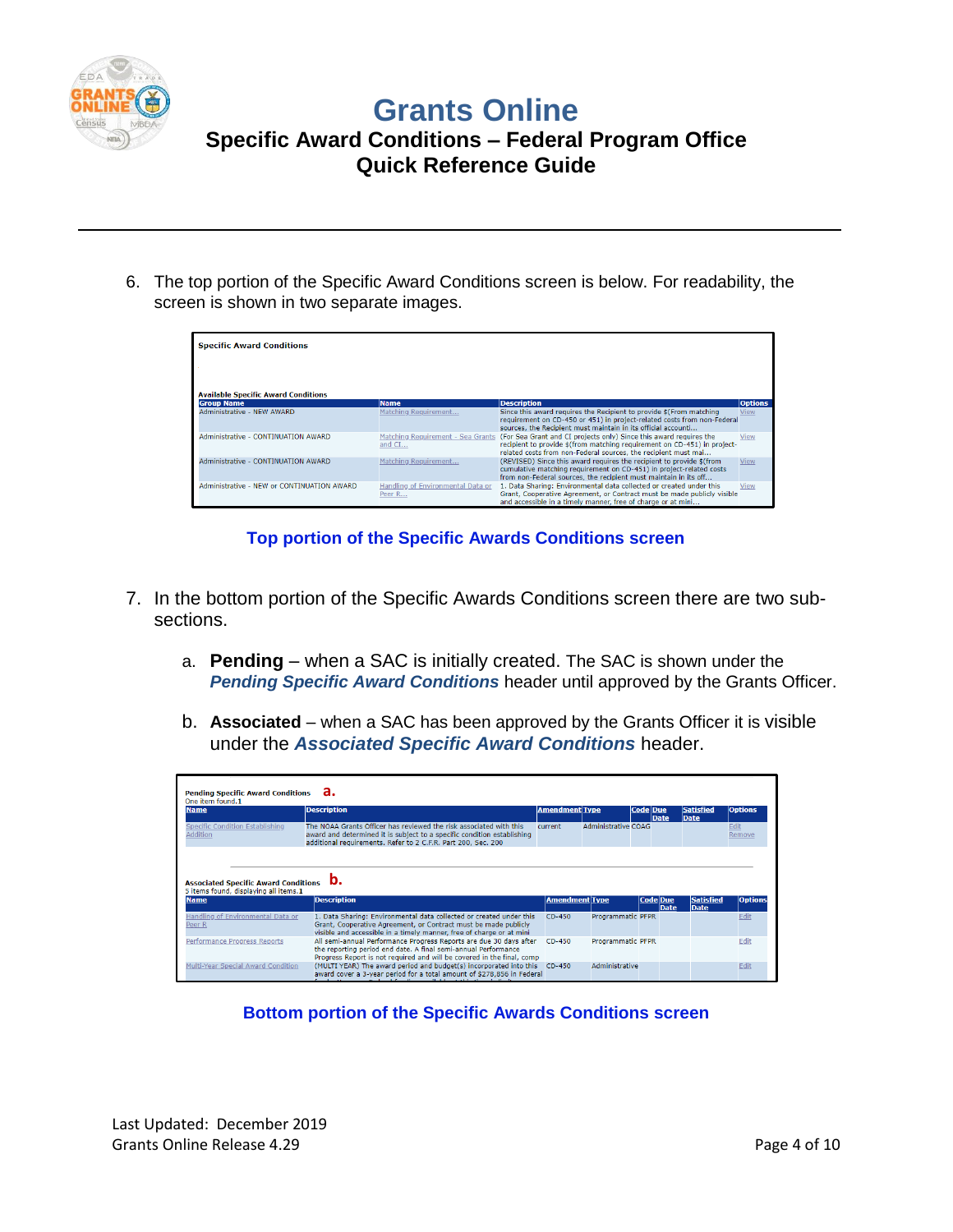

#### **Specific Award Conditions – Federal Program Office Quick Reference Guide**

- 8. As was mentioned in Step 2, the Specific Award Conditions may be created either from scratch or using a template.
	- To create a SAC from scratch, while on the Specific Award Conditions launch page, click the **Create From Scratch** link. Follow the instructions specified in **Step 9.**
	- To create a Specific Award Conditions using a Template, follow the instructions specified in **Step 10**.

| <b>Specific Award Conditions</b>                                                                       |                                             |                                                                                                                                                                                                                  |                 |                                              |
|--------------------------------------------------------------------------------------------------------|---------------------------------------------|------------------------------------------------------------------------------------------------------------------------------------------------------------------------------------------------------------------|-----------------|----------------------------------------------|
| Create From Scratch<br><b>Follow Step 9 Instructions</b><br><b>Available Specific Award Conditions</b> |                                             |                                                                                                                                                                                                                  |                 |                                              |
| <b>Group Name</b>                                                                                      | <b>Name</b>                                 | <b>Description</b>                                                                                                                                                                                               | <b>Options</b>  |                                              |
| Administrative - NEW AWARD                                                                             | Matching Requirement                        | Since this award requires the Recipient to provide \$(From matching<br>requirement on CD-450 or 451) in project-related costs from non-Federal<br>sources, the Recipient must maintain in its official accounti  | <b>Template</b> |                                              |
| Administrative - CONTINUATION AWARD                                                                    | Matching Requirement - Sea Grants<br>and CI | (For Sea Grant and CI projects only) Since this award requires the<br>recipient to provide \$(from matching requirement on CD-451) in project-<br>related costs from non-Federal sources, the recipient must mai | <b>Template</b> | <b>Follow Step 10</b><br><b>Instructions</b> |
| Administrative - CONTINUATION AWARD                                                                    | Matching Requirement                        | (REVISED) Since this award requires the recipient to provide \$(from<br>cumulative matching requirement on CD-451) in project-related costs<br>from non-Federal sources, the recipient must maintain in its off  | <b>Template</b> |                                              |
| Administrative - NEW or CONTINUATION AWARD                                                             | Handling of Environmental Data or<br>Peer R | 1. Data Sharing: Environmental data collected or created under this<br>Grant, Cooperative Agreement, or Contract must be made publicly visible<br>and accessible in a timely manner, free of charge or at mini   | <b>Template</b> |                                              |

9. If the user opts to create a Specific Award Condition from scratch, the initial Specific Award Condition Details screen is blank. Enter data for the Name**\*** and the Description**\***. Data for the SAC being created is shown below. Advance to Step 11 for the next steps.

| <b>Specific Award Condition Details</b>                                             |                                                                                                                                    |
|-------------------------------------------------------------------------------------|------------------------------------------------------------------------------------------------------------------------------------|
| Name: *                                                                             | Test SAC -- November 2019                                                                                                          |
| Description: *                                                                      | This is where you enter a description of the SAC you are creating for the Award.<br>Provide as much detail here as you would like. |
|                                                                                     | <b>Spell Check</b>                                                                                                                 |
| <b>Association Edits:</b><br><b>Satisfied Date:</b><br>Type: Administrative Pending | Response Required: 0 -- Select One --<br>Payment Verification Needed: □ FPO Only: □                                                |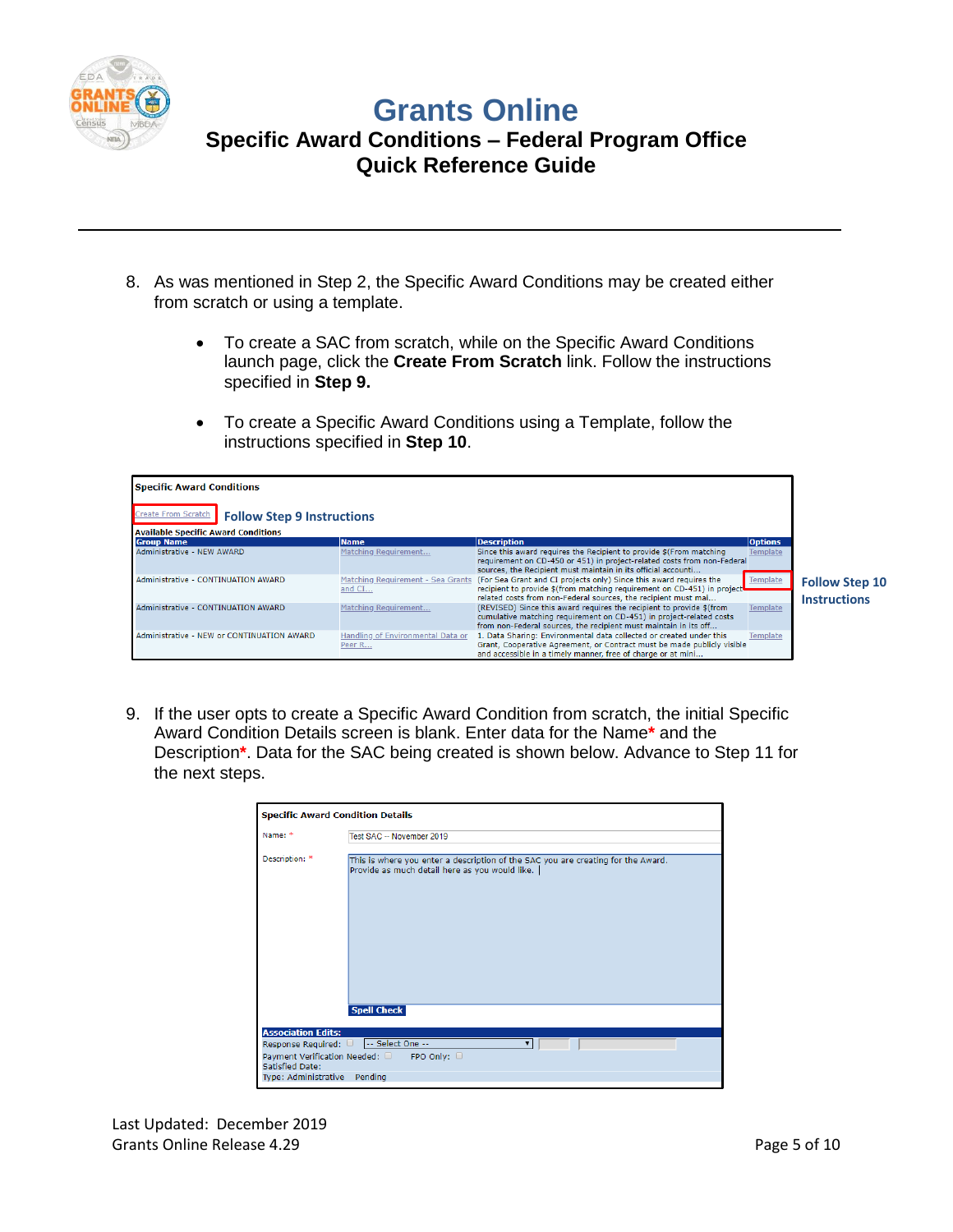

### **Specific Award Conditions – Federal Program Office Quick Reference Guide**

10. If the user creates a Specific Award Condition using a template, the initial Specific Award Condition Details screen is pre-populated. Make modifications as is appropriate.

| <b>Specific Award Condition Details</b> |                                                                                                                                                                                                                                                                                                                                                                                                                                                                   |
|-----------------------------------------|-------------------------------------------------------------------------------------------------------------------------------------------------------------------------------------------------------------------------------------------------------------------------------------------------------------------------------------------------------------------------------------------------------------------------------------------------------------------|
| Name: *                                 | Specific Condition Establishing Additional Award Requirements                                                                                                                                                                                                                                                                                                                                                                                                     |
| Description: *                          | The NOAA Grants Officer has reviewed the risk associated with this award and determined it<br>lis subiect to a specific condition establishing additional requirements. Refer to 2 C.F.R. Part<br>200, Sec. 200, 205 and Sec. 200, 207.                                                                                                                                                                                                                           |
|                                         | The Grants Officer identified the following circumstances as concerns:                                                                                                                                                                                                                                                                                                                                                                                            |
|                                         | [Grants Officer, describe the specific findings causing concern AND describe how they should<br>be addressed. The specific description should be consistent with the following list from 2<br>C.F.R. 200.207.                                                                                                                                                                                                                                                     |
|                                         | (1) One or more criteria from 2 C.F.R. 200.205 (financial stability, quality of management<br>systems and ability to meet management standards in 2 C.F.R. Part 200, history of<br>performance when applicable--such as timeliness of reporting compliance, conformance<br>with past award terms, and expending funds prior to future awards; audit findings and<br>reports; and the non-Federal entity's ability to effectively implement statutory, regulatory, |
|                                         | <b>Spell Check</b>                                                                                                                                                                                                                                                                                                                                                                                                                                                |
| <b>Association Edits:</b>               |                                                                                                                                                                                                                                                                                                                                                                                                                                                                   |
| Response Required:                      | -- Select One --                                                                                                                                                                                                                                                                                                                                                                                                                                                  |
| <b>Satisfied Date:</b>                  | Payment Verification Needed: □ FPO Only: □                                                                                                                                                                                                                                                                                                                                                                                                                        |
| Type: Administrative Pending            |                                                                                                                                                                                                                                                                                                                                                                                                                                                                   |
|                                         | Save Save and Return to Main<br><b>Cancel</b>                                                                                                                                                                                                                                                                                                                                                                                                                     |

- 11. **Association Edits**, at the bottom of the screen, are optional. If the items under this section are not applicable to the SAC, advance to Step 12.
	- a. **Response Required** indicates the deadline by which the Grant Recipient's response must be received. When this checkbox is marked, the corresponding data elements may be entered in one of two ways.
		- Due Date (absolute date)

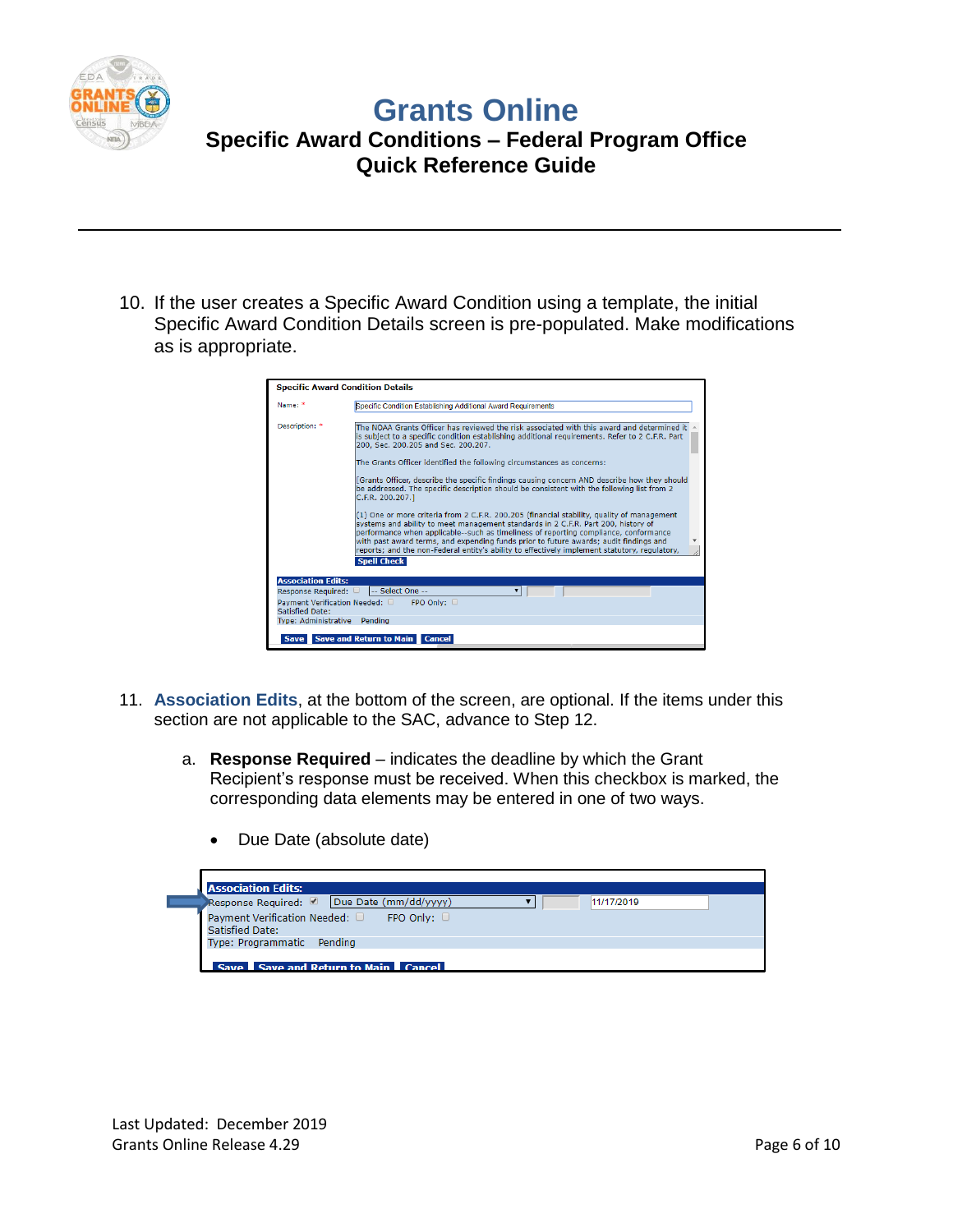

### **Specific Award Conditions – Federal Program Office Quick Reference Guide**

Days after Grants Officer Approval Date (relative date)



b. **Payment Verification Needed** – if the box next to the header is checked the system generates a warning message when the SAC has not been satisfied –and– the user initiates a payment (using the SF-270 or via an ASAP Drawdown Request).



c. **FPO Only** – if the box next to this header is checked the SAC may **only**  be satisfied by the Federal Program Officer. If this box is not checked, the SAC must be satisfied by the Recipient.



d. **Satisfied Date** – populated with a date (mm/dd/yyyy format) when the **Satisfied SAC** Award Action Request is complete.

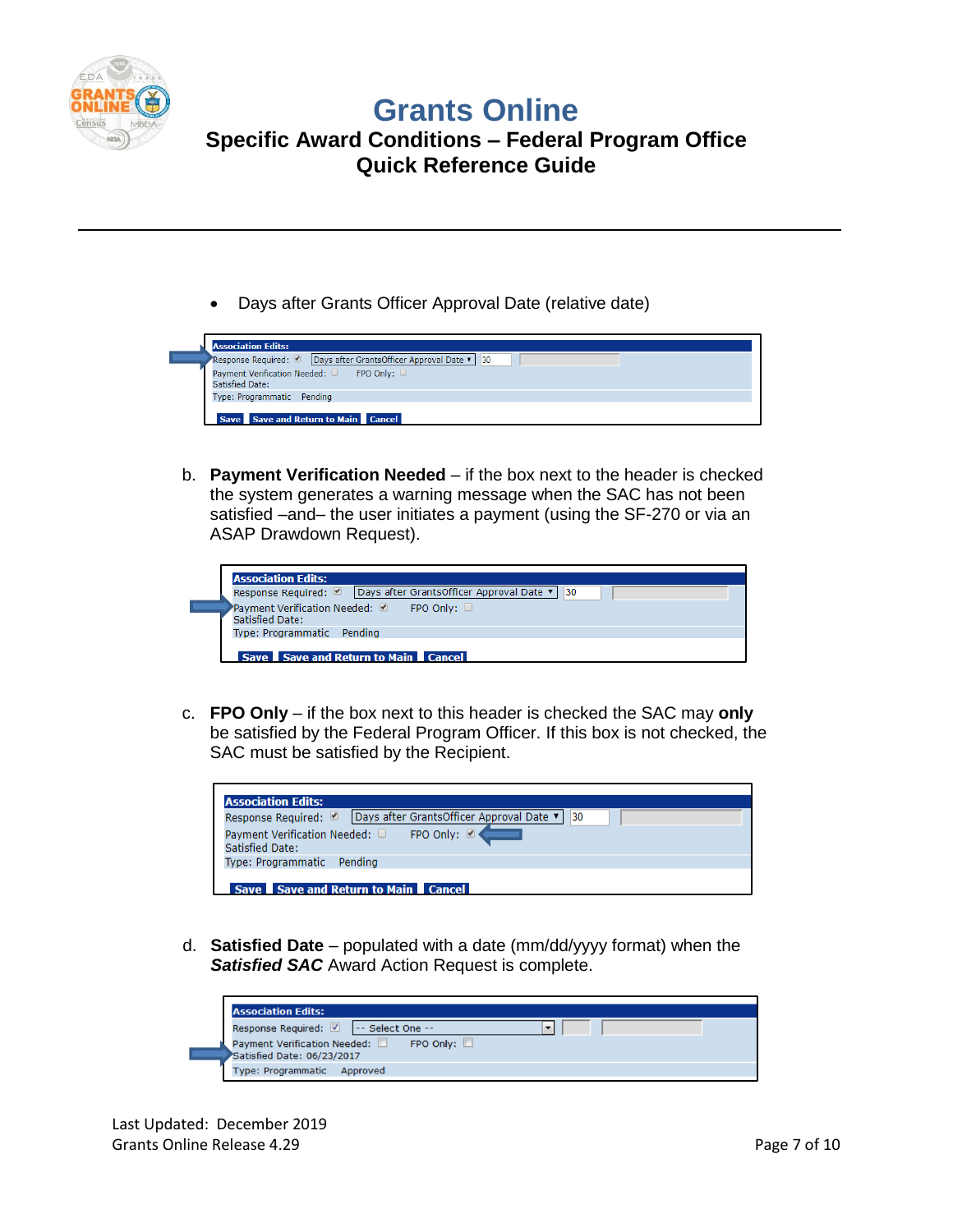![](_page_7_Picture_0.jpeg)

### **Specific Award Conditions – Federal Program Office Quick Reference Guide**

#### e. **Type**:

- Programmatic Specific Award Conditions created by the Federal Program Office (in conjunction with completing the PO Checklist or the NEPA Document).
- Administrative Specific Award Conditions created by the Grants Specialist (in conjunction with completing the GMD Checklist or creating an Amendment).

![](_page_7_Picture_6.jpeg)

12. To ensure retention of the data entered for the Specific Award Condition Details, click the **Save** button.

|                            | <b>Specific Award Condition Details</b>                                 |
|----------------------------|-------------------------------------------------------------------------|
| Name: *                    | TEST SAC#2                                                              |
| Description: *             | REA SAC for NOAA-NOS-NCCOS-2020-2006323                                 |
|                            |                                                                         |
|                            |                                                                         |
|                            |                                                                         |
|                            | <b>Spell Check</b>                                                      |
| <b>Association Edits:</b>  | Response Required: <u>■</u> Days after GrantsOfficer Approval Date ▼ 30 |
| Satisfied Date:            | Payment Verification Needed: □ FPO Only: □                              |
| Type: Programmatic Pending |                                                                         |
|                            | Save Save and Return to Main Cancel                                     |

13. To create additional SACs, repeat the steps specified earlier in this document.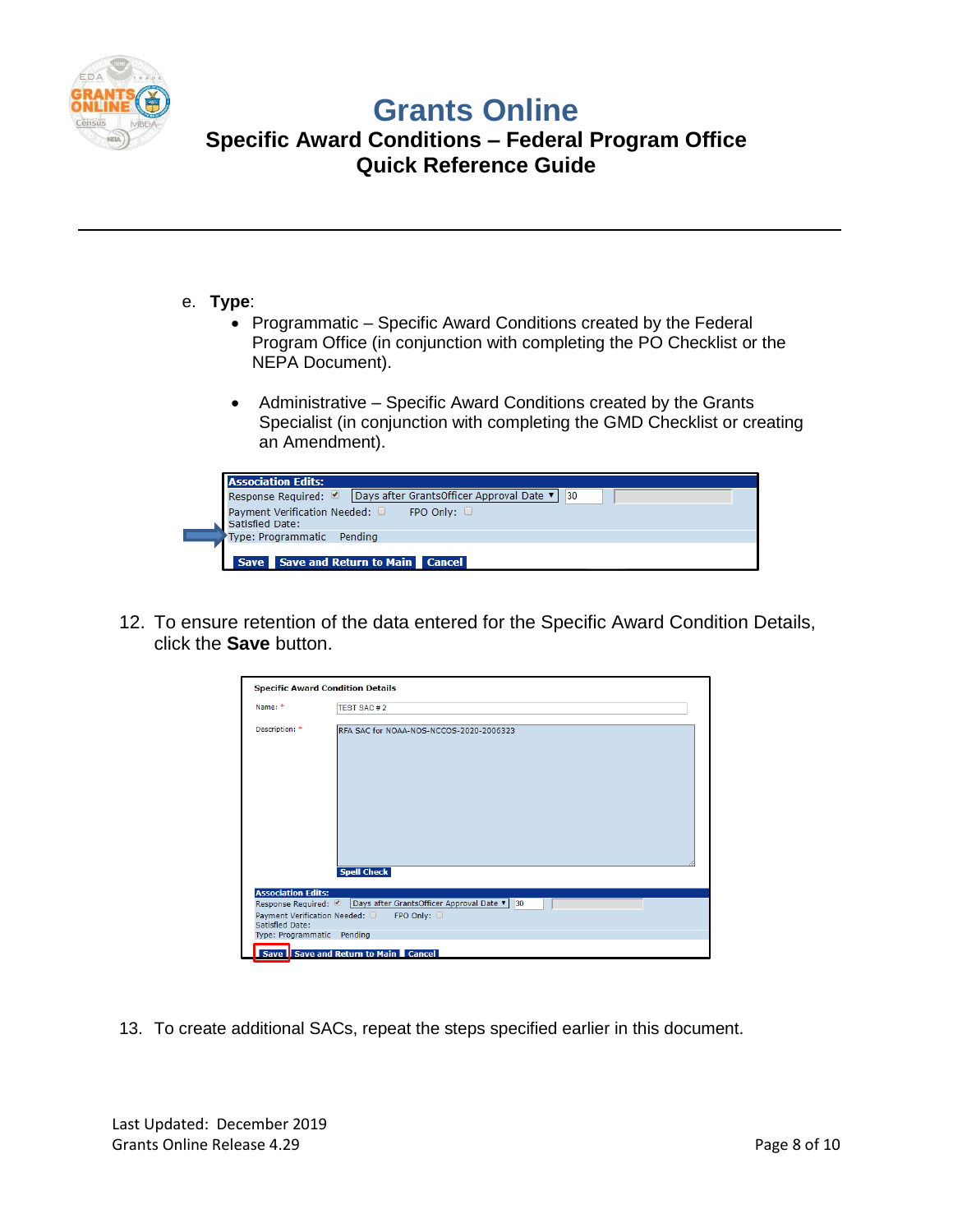![](_page_8_Picture_0.jpeg)

### **Specific Award Conditions – Federal Program Office Quick Reference Guide**

14. If no additional SACs need to be added, click the **Save and Return to Main** button.

![](_page_8_Picture_4.jpeg)

15. Click the **Done** button to navigate to the previous screen. Notice the SAC just created is listed under the Pending Specific Award Conditions.

| <b>Name</b>  | <b>Description</b>                          | <b>Amendment</b> | <b>Type</b>             |             | Code Due Date Satisfied Date | <b>Options</b>     |
|--------------|---------------------------------------------|------------------|-------------------------|-------------|------------------------------|--------------------|
| TEST SAC #1  | RFA SAC for NOAA-NOS-NCCOS-2020-2006323     | other            | <b>RFA Programmatic</b> |             |                              | Edit Remove        |
| TEST SAC # 2 | REA SAC for NOAA-NOS-NCCOS-2020-2006323     | current          | Programmatic            | <b>OTHR</b> |                              | <b>Edit Remove</b> |
|              | <b>Associated Specific Award Conditions</b> |                  |                         |             |                              |                    |

16. When a recipient creates a SF-270 or ASAP Drawdown Request for a Specific Award Condition that has a check mark in the Payment Verification box, a warning message is visible. The warning reminds Federal personnel and the Recipient that the Payment Verification associated with the SAC has not been addressed. The warning does not prevent the workflow or drawdown of funds, but must be satisfied.

| <b>Request for Advance or Reimbursement - ED17H</b>                                         |      |                                                        |                            |
|---------------------------------------------------------------------------------------------|------|--------------------------------------------------------|----------------------------|
|                                                                                             |      |                                                        |                            |
| Warning: There is a SAC with the payment verification flag that has not yet been satisfied. |      |                                                        |                            |
| 1. Type of Payment Requested"                                                               |      | (a,) # Advance C Reimbursement (b,)" C Final C Partial |                            |
| 2. Basis of Request <sup>*</sup>                                                            | Cash | C Accrual                                              |                            |
| 3. Federal Agency and Organzation Element to<br><b>Which Report is Submitted</b>            |      |                                                        | Department of Commerce/EDA |
| 4. Federal Grant or Other Identifying Number Assigned by Federal Agency ED17H003030009      |      |                                                        |                            |
| 5. Partial Payment Request Number For This Request                                          |      |                                                        |                            |